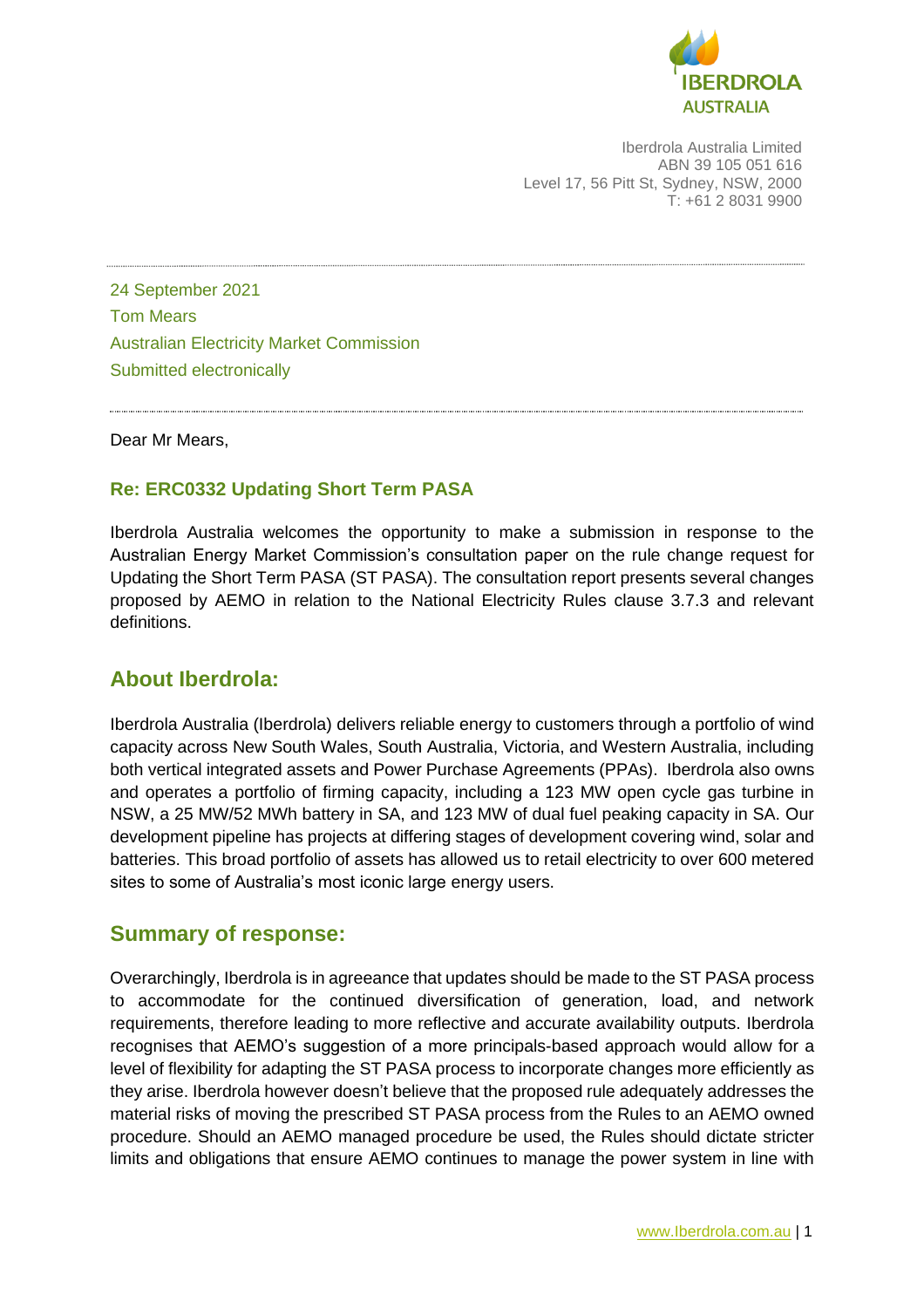the reliability expectations of consumers and not lead to inefficient and inequitable processes that deviate from the National Electricity Objective.

While Iberdrola is in support of several proposed changes a high level, there are details that we believe require further consideration and, as they stand, could lead to inefficient and inequitable market outcomes.

### **Responses to specific questions**

### Question 2: Current Arrangements in the NER in relation to ST PASA

Iberdrola disagrees that current Rules are ambiguous for market participants and include unnecessary prescription. We believe the Rules set out the clear, and easy to follow obligations by which market participants should adhere to. We understand however that the process for changing Rules within the NER may inhibit efficient revisions of the rules as the need arises with the increasing diversification of the energy mix.

AEMO's proposal to move requirements set out in the Rules to an AEMO owned ST PASA Procedure creates concern over the reduced level of independent governance involved in the management of operating reserves. Expensive market mechanisms, ultimately worn by consumers such as the use of the Reliability and Emergency Reserve Trader (RERT) are triggered based off the outcomes of ST PASA and we believe it's important that the use of such services remains transparent and able to be managed by a number of bodies including the AEMC's Reliability Panel. Iberdrola believes the current rule change drafting for AEMO own and manage the ST PASA Procedure are not strict enough, and that there should be minimum requirements stipulated within the Rules to ensure that inefficient outcomes do not arise for consumers i.e. 'reliability at all costs' if this is out of line with the Reliability Standard. Additional suggested additions to the rule to govern the AEMO managed procedure include:

- Approval from a governing body such as the Reliability Panel of any changes would ensure that reserves are being managed to target the reliability expectations of consumers and excessive costs are not being encouraged. This would also help ensure that the concerns of market participants and consumers are being addressed.
- Any changes to the procedure should go through a two-staged consultation process. Concerns arise over the effectiveness and impartiality involved in single-stage consultation processes as suggested by AEMO. Single stage consultation processes provide inequity of information and opinions and can lead to single-sided discussions.
- The procedure should not be updated more than once in a 12-month period. There needs to be a balance between responding to changes occurring in the electricity system, and participants being able to build capability and systems from the information being published in the ST PASA.

Finally, outside of the rules it would be good to see AEMO commit to regularly reporting on the performance of the ST PASA outcomes. Where performance does not meet pre-set standards, a review of AEMO's ST PASA procedure should be enforced.

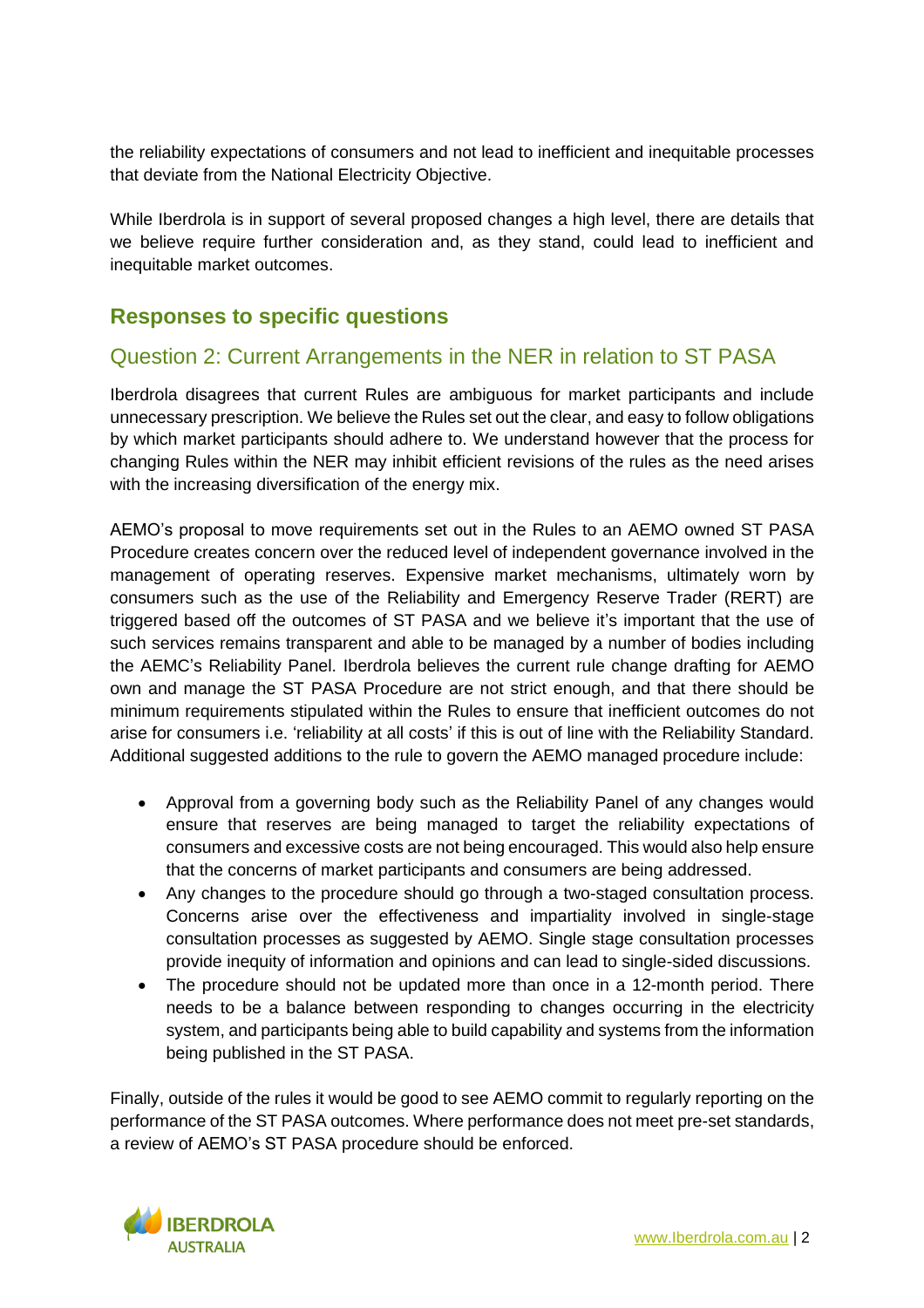Iberdrola suggests that the Rules regarding the requirements for the minimum number of STPASA publications per day be tightened. Given that AEMO already have systems in place to far exceed the current rule requirement the number should certainly be increased from once per day to at-least 6 publications per day, with a strong suggestion to mandate a maximum time of 4 hours between publications. With increasing Variable Renewable Energy (VRE) and demand side participation on the NEM, volatility in weather patterns will have increasing influence on the availability forecasts. Should AEMO ever reduce the frequency of publications to less than once every four hours, such a reduction would go against the NEO and the ST PASA process would reduce in value.

### Question 10: Definition Changes.

Iberdrola supports the proposed changes to the definitions of energy constraint and PASA availability.

Iberdrola does not support the proposed specifications for the changes to recall time. Whilst we believe there is benefit in knowing the initial recall time for an outage, this benefit does not outweigh the associated costs with requiring participants to bid a changing recall time through each trading interval.

Iberdrola's view is the current approach proposed by AEMO (submission to this consultation on the 23/9/21) would not work in practice. It changes the PASA Availability requirement from a bid that can be made with reasonable objectivity each Trading Interval to one with a high degree of conditionality.

The proposed approach does not illustrate how coinciding works should be bid, where varying capacity could be made available with different recall times at the same point in time. This would be particularly prevalent for aggregate generators, with work performed on differing generators within the same DUID, that have differing recall times. It does not illustrate the recall requirements for generators with longer dated outages within the week, and also raises questions about whether overnight recall times would need to differ to business hours recall times.

It is not demonstrated in AEMO's examples, but it is interpreted that a 'count down' of the recall time would often need to be bid as the end of the outage is approached (for any outage where 'recall' is effectively completing the planned works). This would be time intensive and arguably a waste of time to bid a different figure for each 5-minute Trading Interval. Having such a detailed recall time may also put undue pressure on operational staff, leading to safety issues, where work is rushed to return units to avoid having to restructure a bid.

This prescriptive approach will only add to the apparent confusion for participants, whilst also increasing the burden and reporting requirements. The costs to participants for these required changes to their bidding and outage management systems, coming at a time after significant and costly changes due to 5MS will inevitably lead to an inefficient allocation of resources.

Iberdrola would support a more dynamic timeframe for recall that defines PASA Availability to be implemented, so long as it controlled with governance controls in-line with what we have suggested in Question 2 and didn't lead to any changes to the bid submission format. In